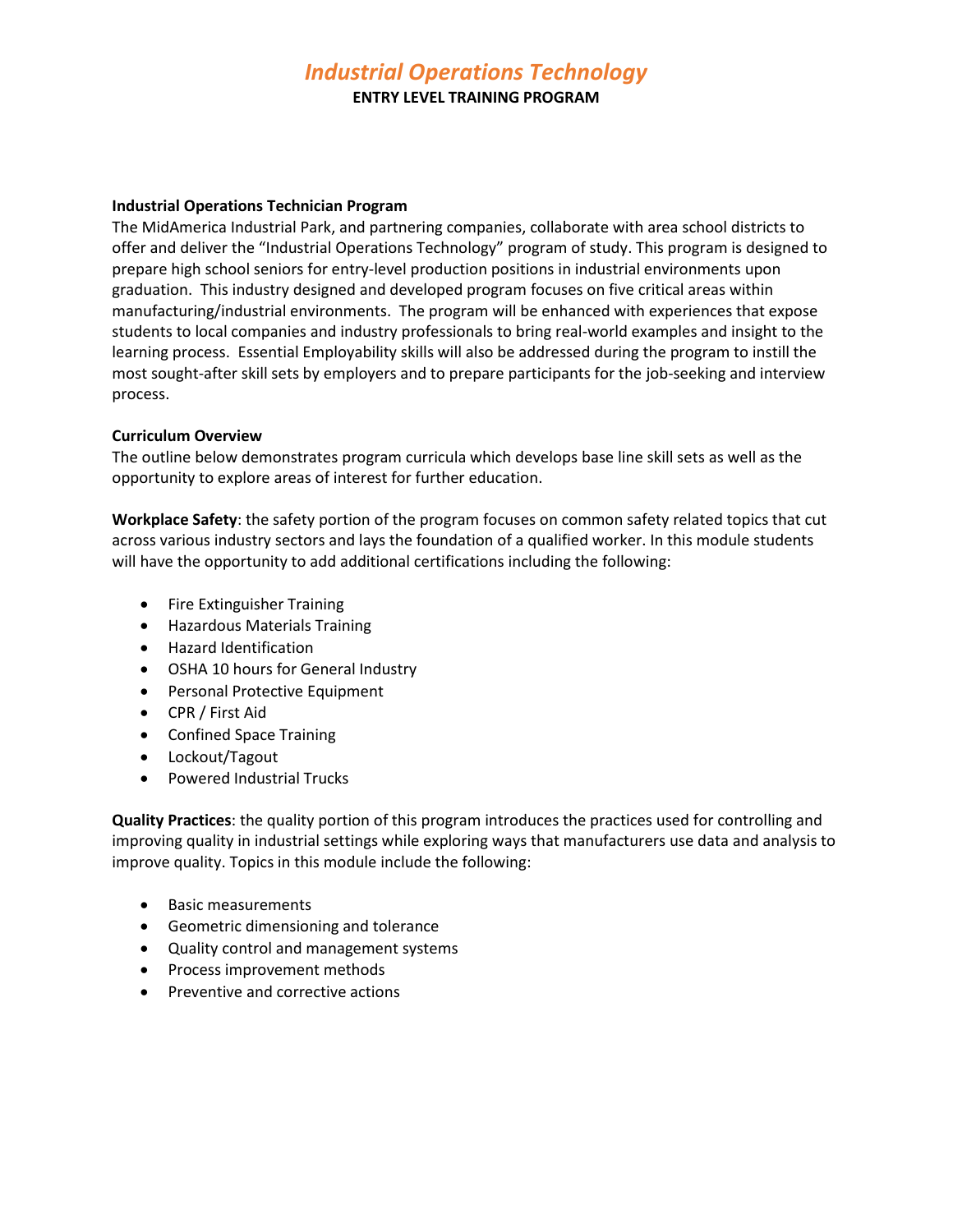# *Industrial Operations Technology*

#### **ENTRY LEVEL TRAINING PROGRAM**

**Production Processes:** the production processes portion of the program provides the basics of how manufacturing transforms materials into products. Students will learn about the varying types of production, materials, and processes used in manufacturing. Topics in this module include the following:

- Production materials
- Casting, molding and forming
- Machining and fabrication
- Conditioning and finishing
- Assembly production
- Production planning and work flow

**Maintenance Awareness**: this module will provide participants with an understanding of their role in maintaining smooth production operations. Participants will build the skills and knowledge necessary to respond appropriately to situation that may hinder production. Topics in this module include the following:

- Routine, preventive, and predictive maintenance
- Tool related safety practices and application
- Computer applications in manufacturing
- Ergonomics and equipment procedures

**Essential Employability Skills**: this module will focus on eight critical areas deemed essential by employers, regardless of industry sector. It will provide the opportunity to develop the foundational characteristics desired from all employees. Topics in this module include the following:

- Communication and listening
- Collaboration and teamwork
- Self-management and initiative
- Problem solving and adaptability

### **Benefits of Program Completion**

The benefits of this program are numerous and can be the launching point to a successful career with many opportunities for advancement. For those in the IOT program the benefits include the following:

- Completers will possess identifiable certifications proving skill attainment
- Reduced training time and expense for participating employers
- Participants of the program will have high levels of retention
- Evaluation of potential employees during training phase
- Guaranteed interviews and preferential hiring status.